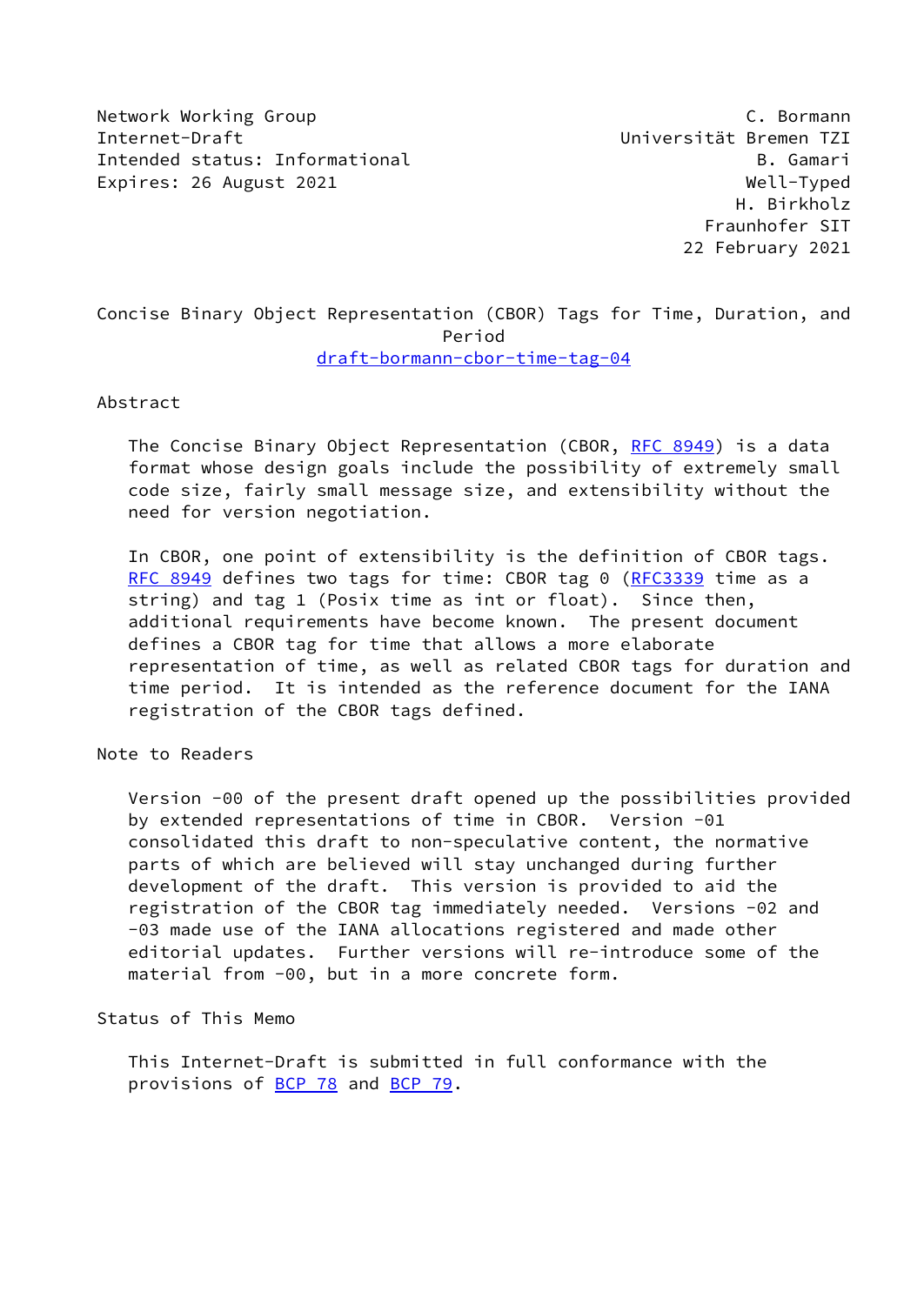Internet-Draft CBOR tag for extended time February 2021

 Internet-Drafts are working documents of the Internet Engineering Task Force (IETF). Note that other groups may also distribute working documents as Internet-Drafts. The list of current Internet- Drafts is at<https://datatracker.ietf.org/drafts/current/>.

 Internet-Drafts are draft documents valid for a maximum of six months and may be updated, replaced, or obsoleted by other documents at any time. It is inappropriate to use Internet-Drafts as reference material or to cite them other than as "work in progress."

This Internet-Draft will expire on 26 August 2021.

Copyright Notice

 Copyright (c) 2021 IETF Trust and the persons identified as the document authors. All rights reserved.

This document is subject to **[BCP 78](https://datatracker.ietf.org/doc/pdf/bcp78)** and the IETF Trust's Legal Provisions Relating to IETF Documents ([https://trustee.ietf.org/](https://trustee.ietf.org/license-info) [license-info](https://trustee.ietf.org/license-info)) in effect on the date of publication of this document. Please review these documents carefully, as they describe your rights and restrictions with respect to this document. Code Components extracted from this document must include Simplified BSD License text as described in Section 4.e of the **[Trust Legal Provisions](https://trustee.ietf.org/license-info)** and are provided without warranty as described in the Simplified BSD License.

# Table of Contents

|                                               | $\overline{3}$ |
|-----------------------------------------------|----------------|
|                                               |                |
|                                               |                |
|                                               | $\frac{4}{3}$  |
|                                               |                |
|                                               |                |
| <u>3.3</u> . Keys -3, -6, -9, -12, -15, -18 5 |                |
| $3.4$ . Key -1: Time Scale                    | $\overline{5}$ |
|                                               | 6              |
| <u>3.5.1</u> . ClockClass (Key -2)            | 6              |
| $3.5.2$ . ClockAccuracy (Key -4) 7            |                |
| 3.5.3. OffsetScaledLogVariance (Key -5) 7     |                |
| $3.5.4$ . Uncertainty (Key -7) 7              |                |
| $3.5.5.$ Guarantee (Key -8) $\frac{7}{4}$     |                |
| 4.                                            |                |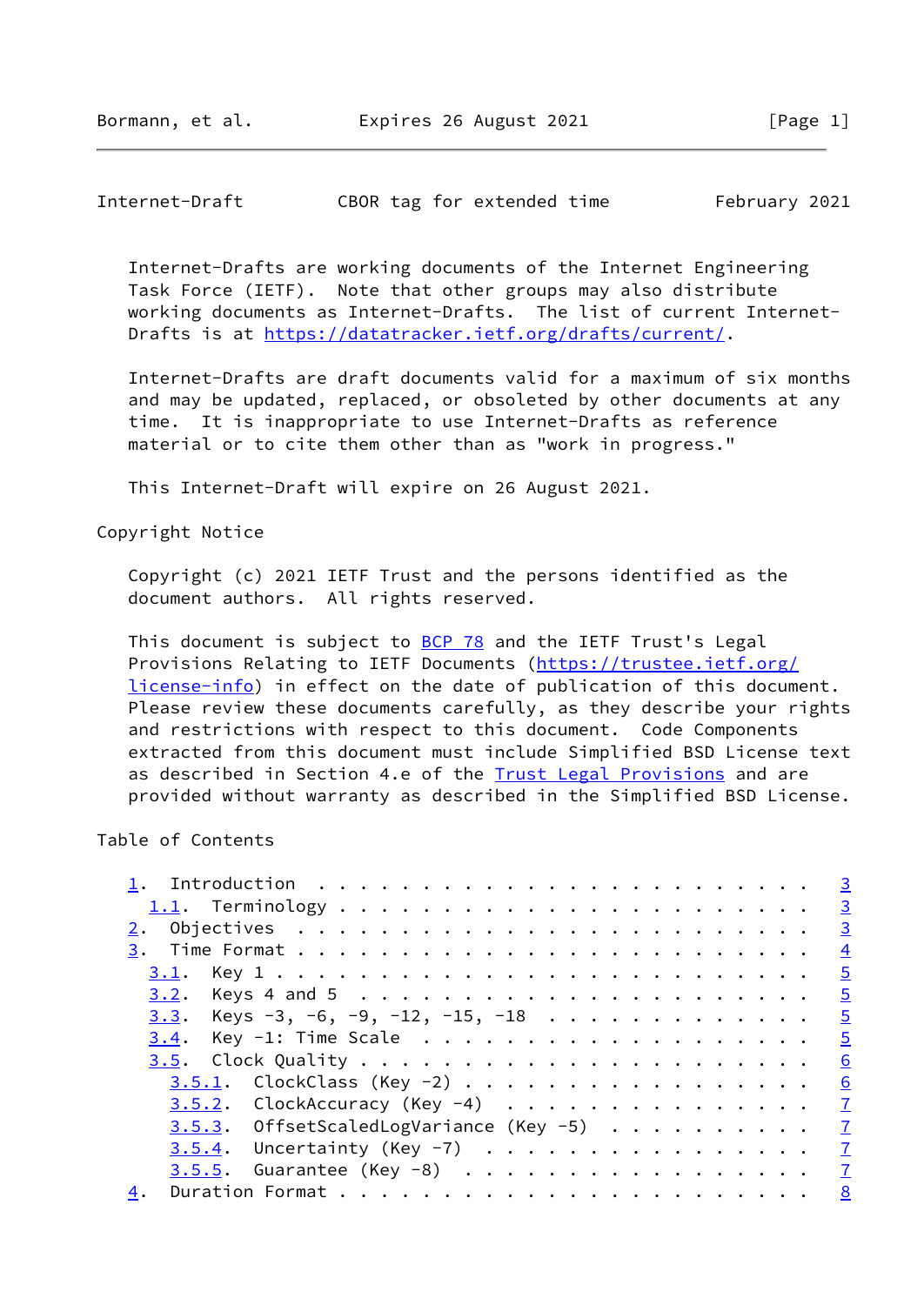| Bormann, et al. | Expires 26 August 2021 | [Page 2] |  |
|-----------------|------------------------|----------|--|
|                 |                        |          |  |

<span id="page-2-1"></span>

| Internet-Draft                 | CBOR tag for extended time |  |  |  |  |  |  |  | February 2021 |
|--------------------------------|----------------------------|--|--|--|--|--|--|--|---------------|
| 9.1. Normative References 10   |                            |  |  |  |  |  |  |  |               |
| 9.2. Informative References 10 |                            |  |  |  |  |  |  |  |               |
|                                |                            |  |  |  |  |  |  |  |               |
|                                |                            |  |  |  |  |  |  |  |               |

#### <span id="page-2-0"></span>[1](#page-2-0). Introduction

 The Concise Binary Object Representation (CBOR, [\[RFC8949](https://datatracker.ietf.org/doc/pdf/rfc8949)]) provides for the interchange of structured data without a requirement for a pre-agreed schema. [RFC 8949](https://datatracker.ietf.org/doc/pdf/rfc8949) defines a basic set of data types, as well as a tagging mechanism that enables extending the set of data types supported via an IANA registry.

(TBD: Expand on text from abstract here.)

#### <span id="page-2-2"></span>[1.1](#page-2-2). Terminology

 The key words "MUST", "MUST NOT", "REQUIRED", "SHALL", "SHALL NOT", "SHOULD", "SHOULD NOT", "RECOMMENDED", "MAY", and "OPTIONAL" in this document are to be interpreted as described in [RFC 2119 \[RFC2119](https://datatracker.ietf.org/doc/pdf/rfc2119)].

 The term "byte" is used in its now customary sense as a synonym for "octet". Where bit arithmetic is explained, this document uses the notation familiar from the programming language C (including C++14's 0bnnn binary literals), except that the operator "\*\*" stands for exponentiation.

## <span id="page-2-3"></span>[2](#page-2-3). Objectives

 For the time tag, the present specification addresses the following objectives that go beyond the original tags 0 and 1:

 $*$  Additional resolution for epoch-based time (as in tag 1). CBOR tag 1 only provides for integer and up to binary64 floating point representation of times, limiting resolution to approximately microseconds at the time of writing (and progressively becoming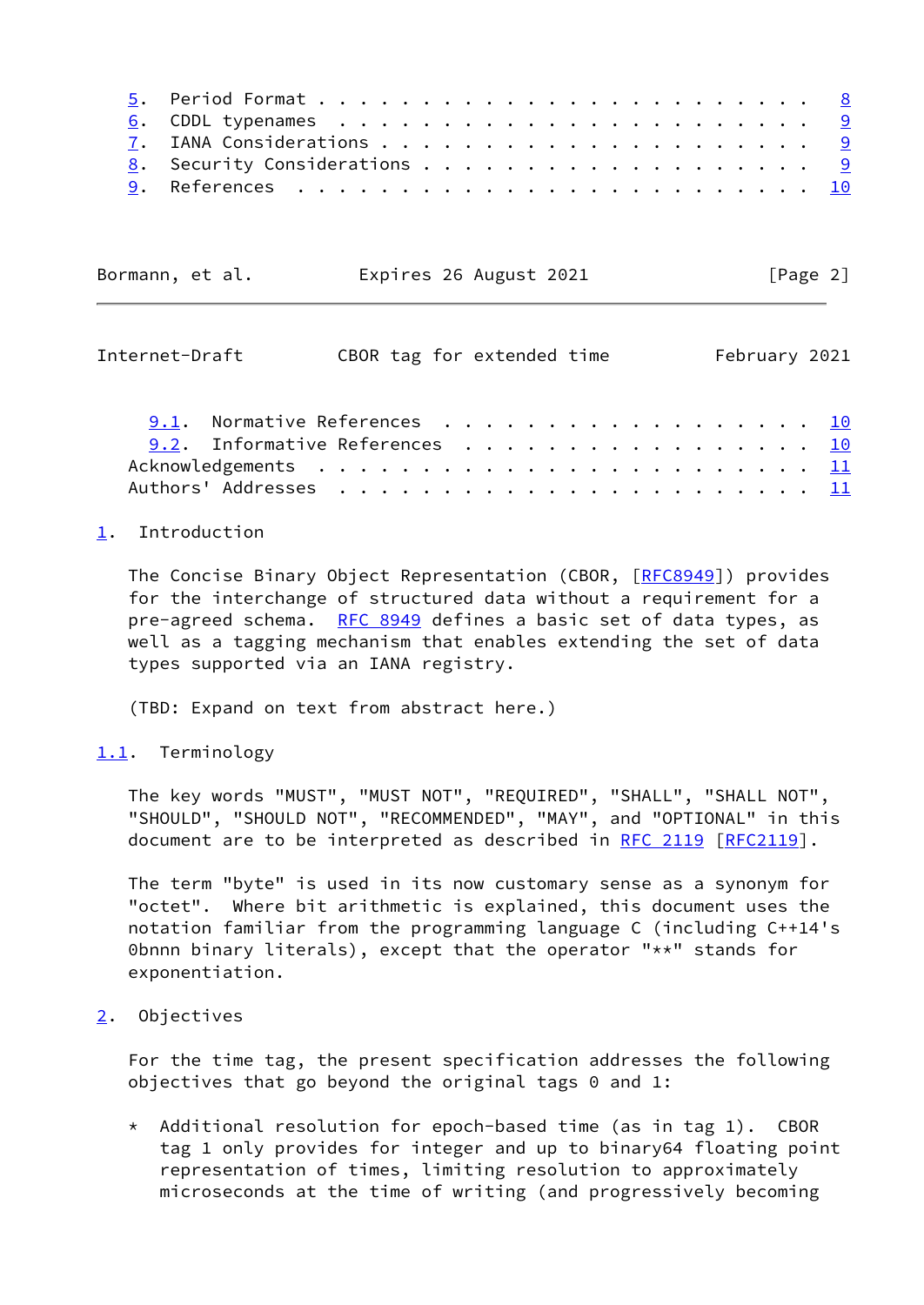worse over time).

 $*$  Indication of time scale. Tags 0 and 1 are for UTC; however, some interchanges are better performed on TAI. Other time scales may be registered once they become relevant (e.g., one of the proposed successors to UTC that might no longer use leap seconds, or a scale based on smeared leap seconds).

 Not currently addressed, but possibly covered by the definition of additional map keys for the map inside the tag:

| Bormann, et al. | Expires 26 August 2021 | [Page 3] |
|-----------------|------------------------|----------|
|-----------------|------------------------|----------|

<span id="page-3-1"></span>Internet-Draft CBOR tag for extended time February 2021

- \* Direct representation of natural platform time formats. Some platforms use epoch-based time formats that require some computation to convert them into the representations allowed by tag 1; these computations can also lose precision and cause ambiguities. (TBD: The present specification does not take a position on whether tag 1 can be "fixed" to include, e.g., Decimal or BigFloat representations. It does define how to use these with the extended time format.)
- \* Additional indication of intents about the interpretation of the time given, in particular for future times. Intents might include information about time zones, daylight savings times, etc.

Additional tags are defined for durations and periods.

<span id="page-3-0"></span>[3](#page-3-0). Time Format

 An extended time is indicated by CBOR tag 1001, which tags a map data item (CBOR major type 5). The map may contain integer (major types 0 and 1) or text string (major type 3) keys, with the value type determined by each specific key. Implementations MUST ignore key/ value types they do not understand for negative integer and text string values of the key. Not understanding key/value for unsigned keys is an error.

 The map must contain exactly one unsigned integer key, which specifies the "base time", and may also contain one or more negative integer or text-string keys, which may encode supplementary information such as: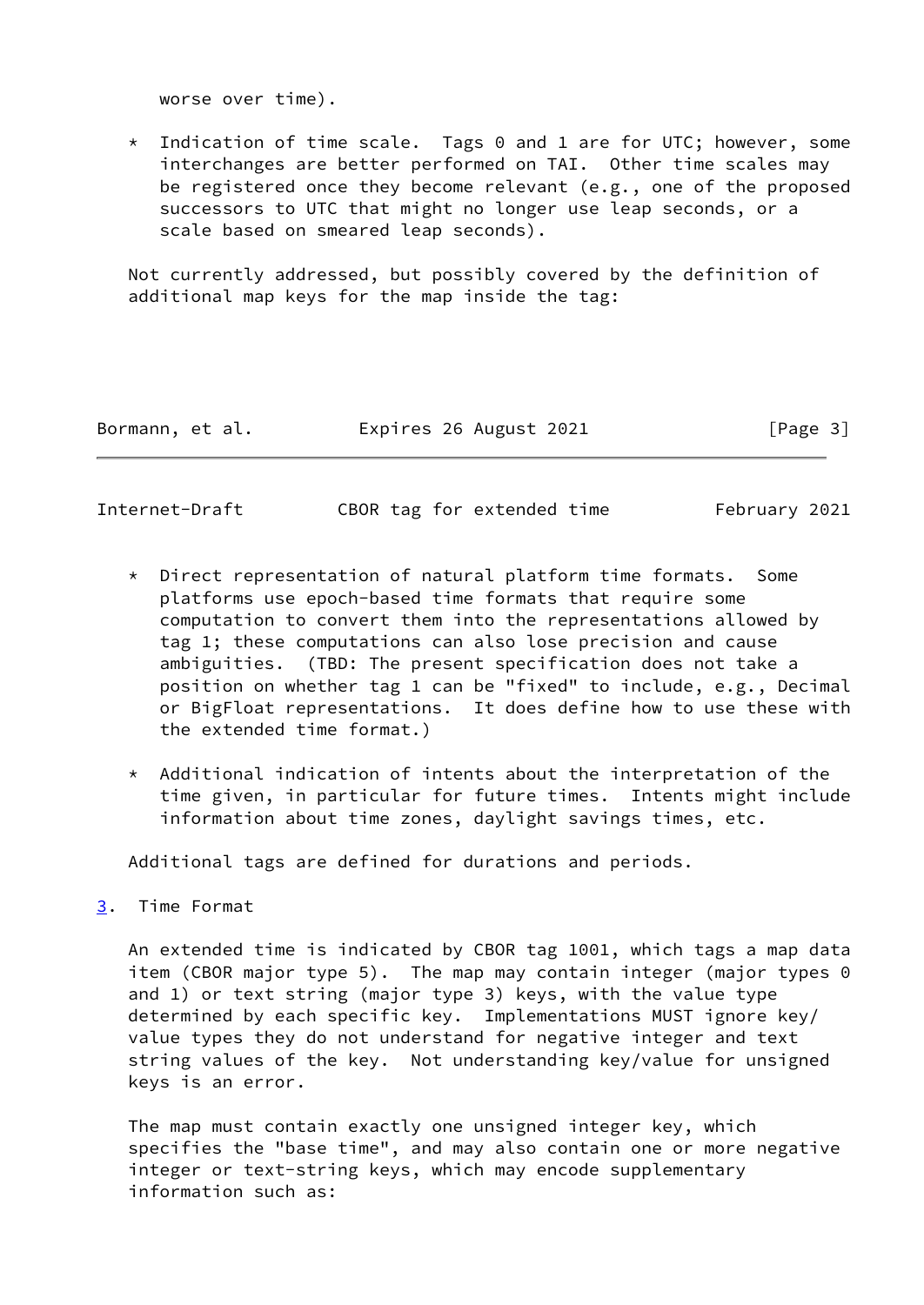- $*$  a higher precision time offset to be added to the base time,
- $*$  a reference time scale and epoch different from the default UTC and 1970-01-01
- information about clock quality parameters, such as source, accuracy, and uncertainty

Future keys may add:

 $*$  intent information such as timezone and daylight savings time, and/or possibly positioning coordinates, to express information that would indicate a local time.

 While this document does not define supplementary text keys, a number of unsigned and negative-integer keys are defined below.

| Bormann, et al. | Expires 26 August 2021 | [Page 4] |
|-----------------|------------------------|----------|
|-----------------|------------------------|----------|

<span id="page-4-1"></span>

| Internet-Draft |  | CBOR tag for extended time | February 2021 |
|----------------|--|----------------------------|---------------|
|----------------|--|----------------------------|---------------|

### <span id="page-4-0"></span>[3.1](#page-4-0). Key 1

 Key 1 indicates a value that is exactly like the data item that would be tagged by CBOR tag 1 (Posix time  $[TIME I]$  as int or float). The time value indicated by the value under this key can be further modified by other keys.

<span id="page-4-2"></span>[3.2](#page-4-2). Keys 4 and 5

 Keys 4 and 5 are like key 1, except that the data item is an array as defined for CBOR tag 4 or 5, respectively. This can be used to include a Decimal or Bigfloat epoch-based float [TIME T] in an extended time.

```
3.3. Keys -3, -6, -9, -12, -15, -18
```
The keys  $-3$ ,  $-6$ ,  $-9$ ,  $-12$ ,  $-15$  and  $-18$  indicate additional decimal fractions by giving an unsigned integer (major type 0) and scaling this with the scale factor 1e-3, 1e-6, 1e-9, 1e-12, 1e-15, and 1e-18, respectively (see Table 1). More than one of these keys MUST NOT be present in one extended time data item. These additional fractions are added to a base time in seconds  $[ST-SECOND]$  indicated by a Key 1,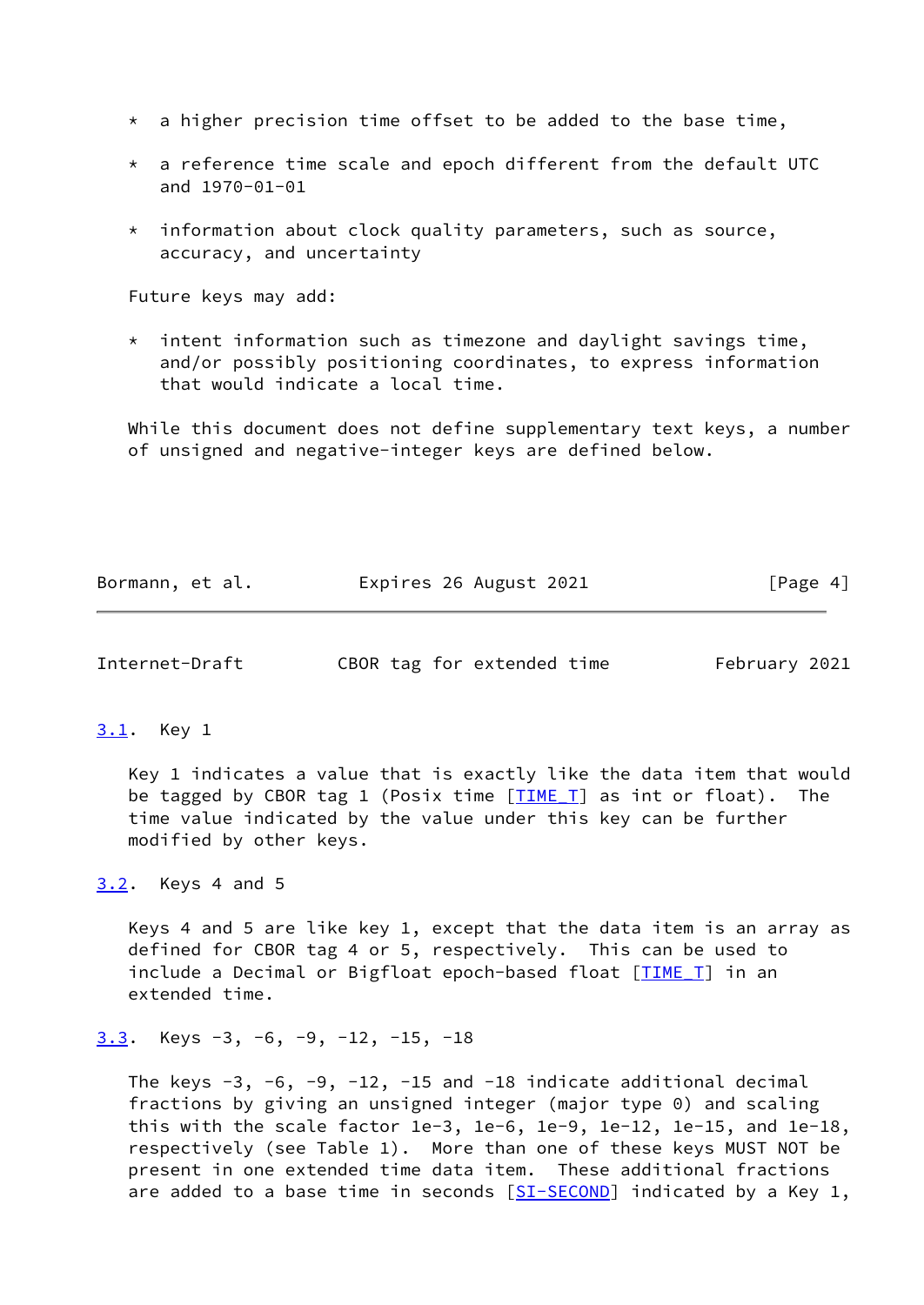which then MUST also be present and MUST have an integer value.

|  | =============+=======                               |                                      |
|--|-----------------------------------------------------|--------------------------------------|
|  | -------+-------                                     | Key   meaning   example usage        |
|  | -3   milliseconds   Java time                       | +--------------+-----------------    |
|  |                                                     | -6   microseconds   (old) UNIX time  |
|  |                                                     | $-9$   nanoseconds   (new) UNIX time |
|  | -12   picoseconds   Haskell time<br>--------+------ |                                      |
|  | -15   femtoseconds   (future)                       |                                      |
|  | $\vert$ -18 $\vert$ attoseconds $\vert$ (future)    |                                      |
|  |                                                     |                                      |



<span id="page-5-0"></span>[3.4](#page-5-0). Key -1: Time Scale

Key  $-1$  is used to indicate a time scale. The value 0 indicates UTC, with the POSIX epoch  $[TIME_T]$  $[TIME_T]$ ; the value 1 indicates TAI, with the PTP (Precision Time Protocol) epoch [\[IEEE1588-2008](#page-10-4)].

| Bormann, et al. | Expires 26 August 2021 | [Page 5] |
|-----------------|------------------------|----------|
|-----------------|------------------------|----------|

<span id="page-5-1"></span>Internet-Draft CBOR tag for extended time February 2021

 If key -1 is not present, time scale value 0 is implied. Additional values can be registered in the (TBD define name for time scale registry); values MUST be integers or text strings.

 (Note that there should be no time scales "GPS" or "NTP" -- instead, the time should be converted to TAI or UTC using a single addition or subtraction.)

 t = t - 2208988800 utc ntp  $t = t + 315964819$ tai gps

Figure 1: Converting Common Offset Time Scales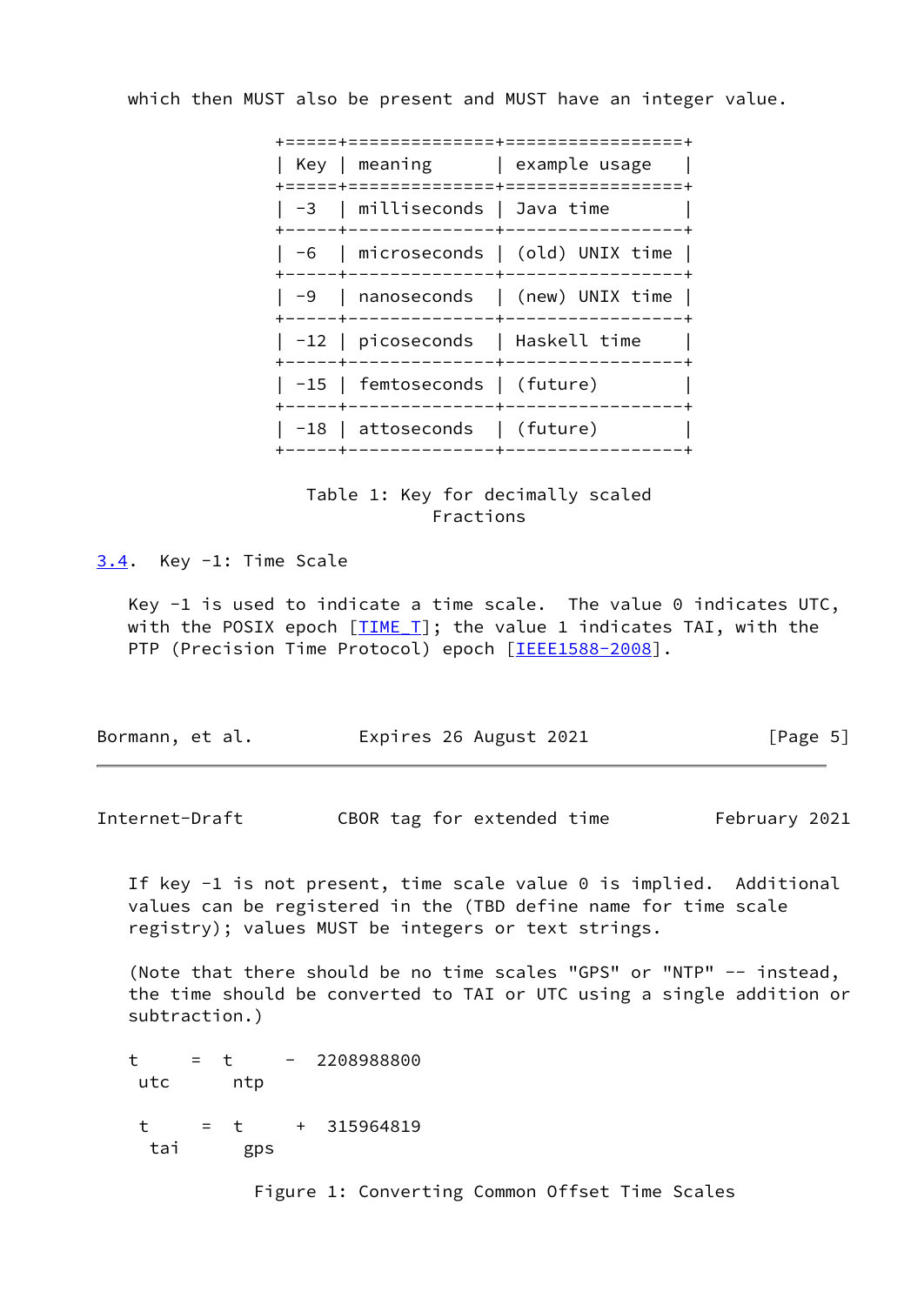### <span id="page-6-0"></span>[3.5](#page-6-0). Clock Quality

 A number of keys are defined to indicate the quality of clock that was used to determine the point in time.

 The first three are analogous to "clock-quality-grouping" in [\[RFC8575](https://datatracker.ietf.org/doc/pdf/rfc8575)], which is in turn based on the definitions in [\[IEEE1588-2008](#page-10-4)]; two more are specific to this document.

```
 ClockQuality-group = (
   ? ClockClass => uint .size 1 ; PTP/RFC8575
   ? ClockAccuracy => uint .size 1 ; PTP/RFC8575
   ? OffsetScaledLogVariance => uint .size 2 ; PTP/RFC8575
   ? Uncertainty => ~time/~duration
   ? Guarantee => ~time/~duration
\lambdaClockClass = -2ClockAccuracy = -4 OffsetScaledLogVariance = -5
Uncertainty = -7Guarantee = -8
```
<span id="page-6-1"></span>[3.5.1](#page-6-1). ClockClass (Key -2)

 Key -2 (ClockClass) can be used to indicate the clock class as per Table 5 of [[IEEE1588-2008\]](#page-10-4). It is defined as a one-byte integer as that is the ranged defined there.

Bormann, et al. Expires 26 August 2021 [Page 6]

<span id="page-6-3"></span>Internet-Draft CBOR tag for extended time February 2021

# <span id="page-6-2"></span>[3.5.2](#page-6-2). ClockAccuracy (Key -4)

 Key -4 (ClockAccuracy) can be used to indicate the clock accuracy as per Table 6 of [\[IEEE1588-2008](#page-10-4)]. It is defined as a one-byte integer as that is the ranged defined there. The range between 32 and 47 is a slightly distorted logarithmic scale from 25 ns to 1 s (see Figure 2); the number 254 is the value to be used if an unknown accuracy needs to be expressed.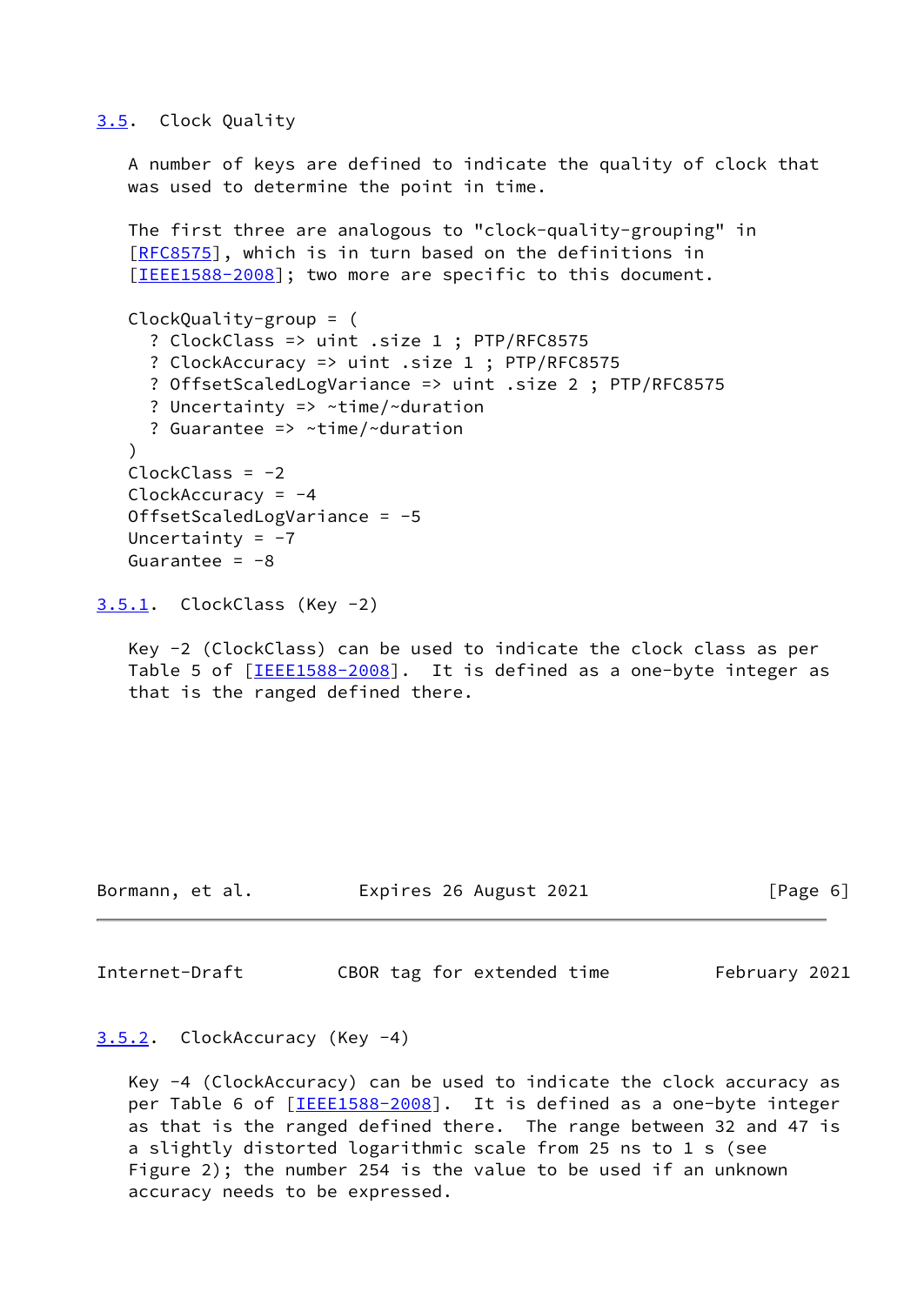enum approx 48 +  $\vert$  2 cdot log {acc over mathrm{s}} - epsilon  $\vert$ acc and 10

 Figure 2: Approximate conversion from accuracy to accuracy enumeration value

## <span id="page-7-0"></span>[3.5.3](#page-7-0). OffsetScaledLogVariance (Key -5)

 Key -5 (OffsetScaledLogVariance) can be used to represent the variance exhibited by the clock when it has lost its synchronization with an external reference clock. The details for the computation of this characteristic are defined in Section 7.6.3 of [\[IEEE1588-2008](#page-10-4)].

<span id="page-7-1"></span> $3.5.4$ . Uncertainty (Key  $-7$ )

 Key -7 (Uncertainty) can be used to represent a known measurement uncertainty for the clock, as a numeric value in seconds or as a duration [\(Section 4\)](#page-7-3).

 For this document, uncertainty is defined as in Section 2.2.3 of [\[GUM](#page-10-5)]: "parameter, associated with the result of a measurement, that characterizes the dispersion of the values that could reasonably be attributed to the measurand". More specifically, the value for this key represents the extended uncertainty for  $k = 2$ , in seconds.

```
3.5.5. Guarantee (Key -8)
```
 Key -8 (Guarantee) can be used to represent a stated guarantee for the accuracy of the point in time, as a numeric value in seconds or as a duration ([Section 4\)](#page-7-3) representing the maximum allowed deviation from the true value.

 While such a guarantee is unattainable in theory, existing standards such as [\[RFC3161](https://datatracker.ietf.org/doc/pdf/rfc3161)] stipulate the representation of such guarantees, and therefore this format provides a way to represent them as well; the time value given is nominally guaranteed to not deviate from the actual time by more than the value of the guarantee, in seconds.

Bormann, et al. **Expires 26 August 2021** [Page 7]

<span id="page-7-4"></span>Internet-Draft CBOR tag for extended time February 2021

<span id="page-7-3"></span>[4](#page-7-3). Duration Format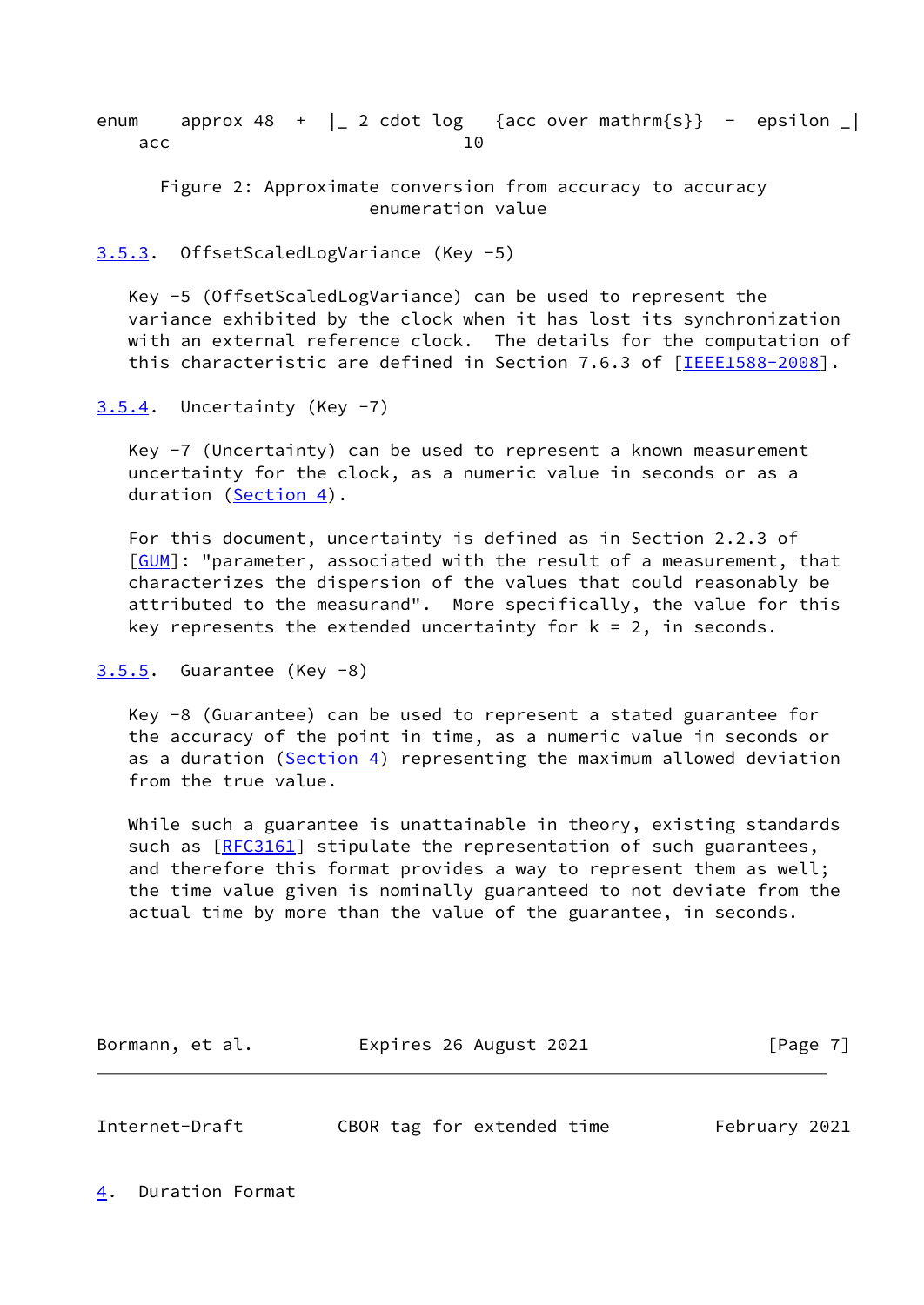A duration is the length of an interval of time. Durations in this format are given in SI seconds, possibly adjusted for conventional corrections of the time scale given (e.g., leap seconds).

 Except for using Tag 1002 instead of 1001, durations are structurally identical to time values. Semantically, they do not measure the time elapsed from a given epoch, but from the start to the end of (an otherwise unspecified) interval of time.

 In combination with an epoch identified in the context, a duration can also be used to express an absolute time.

 | (TBD: Clearly, ISO8601 durations are rather different; we do | not want to use these.)

<span id="page-8-0"></span>[5](#page-8-0). Period Format

 A period is a specific interval of time, specified as either two times giving the start and the end of that interval, or as one of these two plus a duration.

 They are given as an array of unwrapped time and duration elements, tagged with Tag 1003:

```
Period = #6.1003( start: ~Time / null
   end: ~Time / null
   ? duration: ~Duration / null
 ])
```
 If the third array element is not given, the duration element is null. Exactly two out of the three elements must be non-null, this can be clumsily expressed in CDDL as:

```
Period = #6.1003( (start: ~Time,
    ((end: ~Time,
      ? duration: null) //
     (end: null,
      duration: ~Duration))) //
   (start: null,
    end: ~Time,
    duration: ~Duration)
 ])
```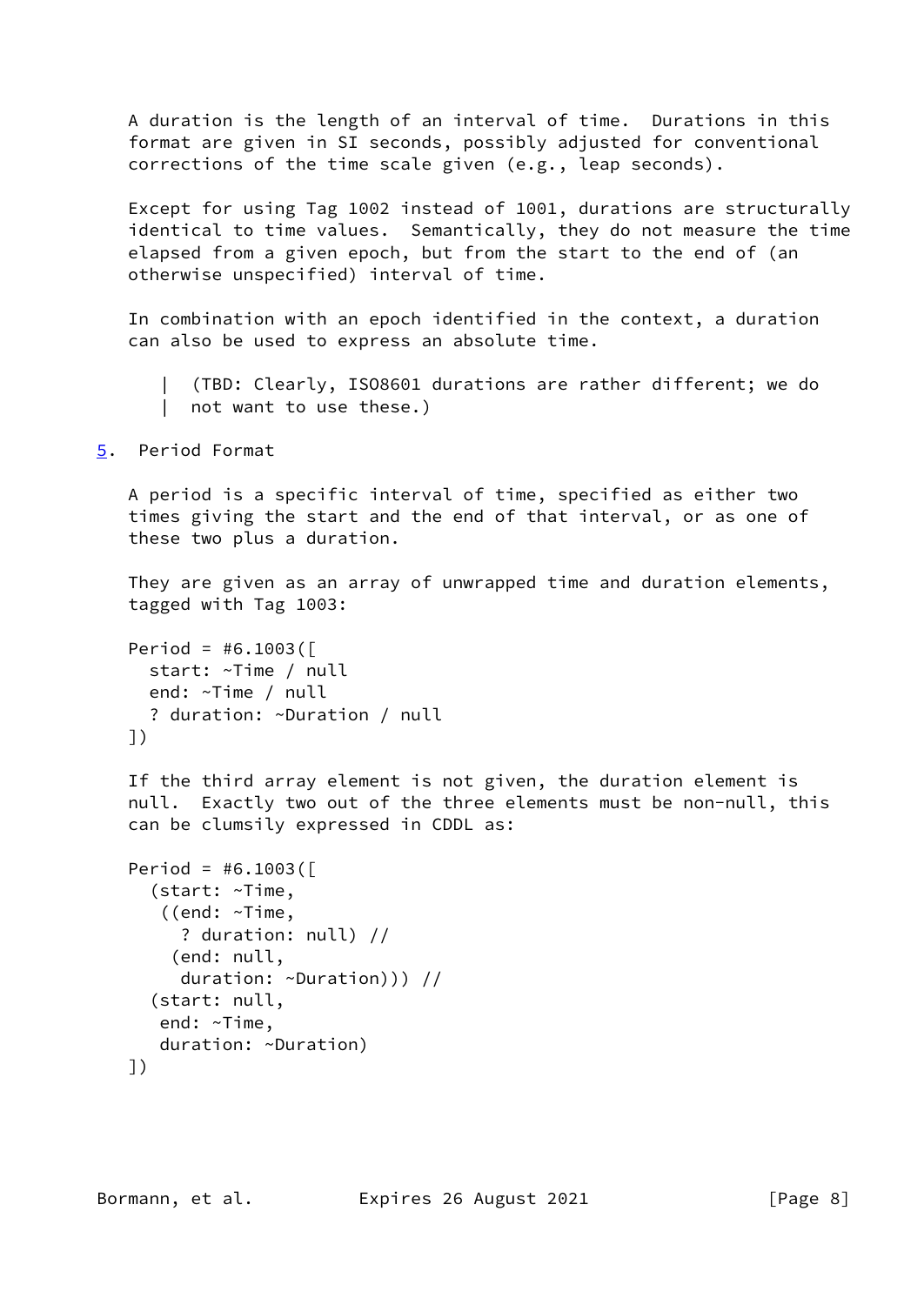<span id="page-9-1"></span>

 | (Issue: should start/end be given the two-element treatment, or | start/duration?)

#### <span id="page-9-0"></span>[6](#page-9-0). CDDL typenames

For the use with the CBOR Data Definition Language, CDDL [\[RFC8610](https://datatracker.ietf.org/doc/pdf/rfc8610)], the type names defined in Figure 3 are recommended:

```
etime = #6.1001(\{*(int/tstr) \implies any\})duration = #6.1002(\{*(int/tstr) \Rightarrow any\}) period = #6.1003([~etime/null, ~etime/null, ~duration/null])
```
Figure 3: Recommended type names for CDDL

# <span id="page-9-2"></span>[7](#page-9-2). IANA Considerations

In the registry [*IANA.cbor-tags*], IANA has allocated the tags in Table 2 from the FCFS space, with the present document as the specification reference.

|                                                  | Tag   Data Item   Semantics |                         |
|--------------------------------------------------|-----------------------------|-------------------------|
| 1001   map<br>. - - - - - - <del>+</del> - - - . |                             | [RFCthis] extended time |
| 1002   map<br>$+ - - - - - + - - - -$            |                             | [RFCthis] duration      |
|                                                  | $1003$   array              | [RFCthis] period        |

Table 2: Values for Tags

 IANA is requested to change the "Data Item" column for Tag 1003 from "map" to "array".

| (TBD: Add registry for time scales. Add registry for map keys

| and allocation policies for additional keys.)

### <span id="page-9-3"></span>[8](#page-9-3). Security Considerations

The security considerations of [RFC 8949](https://datatracker.ietf.org/doc/pdf/rfc8949) apply; the tags introduced here are not expected to raise security considerations beyond those.

 Time, of course, has significant security considerations; these include the exploitation of ambiguities where time is security relevant (e.g., for freshness or in a validity span) or the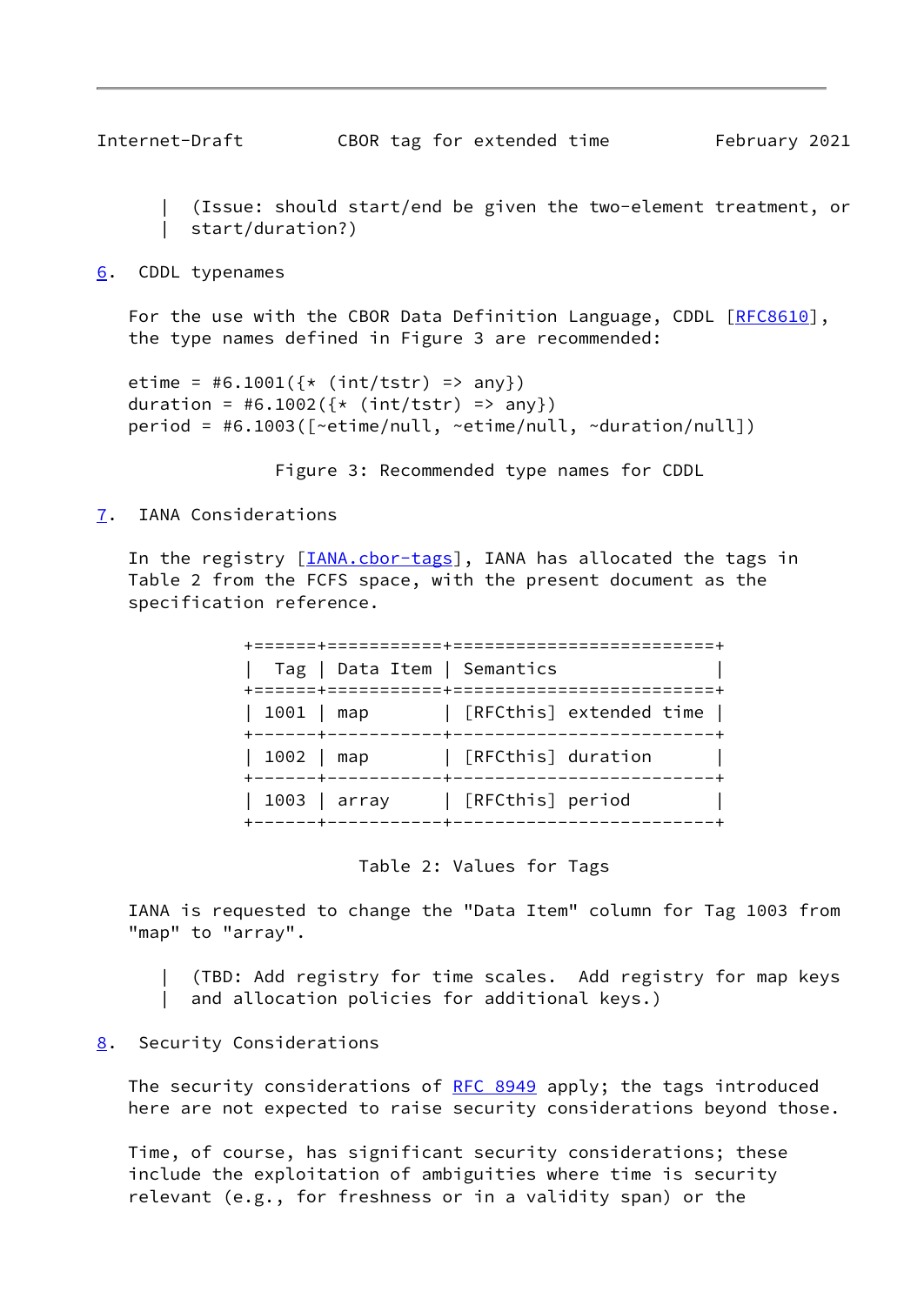disclosure of characteristics of the emitting system (e.g., time zone, or clock resolution and wall clock offset).

| Bormann, et al. | Expires 26 August 2021 | [Page 9] |
|-----------------|------------------------|----------|
|-----------------|------------------------|----------|

<span id="page-10-1"></span>Internet-Draft CBOR tag for extended time February 2021

- <span id="page-10-0"></span>[9](#page-10-0). References
- <span id="page-10-5"></span><span id="page-10-2"></span>[9.1](#page-10-2). Normative References
	- [GUM] Joint Committee for Guides in Metrology, "Evaluation of measurement data — Guide to the expression of uncertainty in measurement", JCGM 100:2008, September 2008, <[https://www.bipm.org/en/publications/guides/gum.html>](https://www.bipm.org/en/publications/guides/gum.html).
	- [IANA.cbor-tags] IANA, "Concise Binary Object Representation (CBOR) Tags", <[http://www.iana.org/assignments/cbor-tags>](http://www.iana.org/assignments/cbor-tags).
	- [IEEE1588-2008]

<span id="page-10-6"></span><span id="page-10-4"></span> IEEE, "1588-2008 - IEEE Standard for a Precision Clock Synchronization Protocol for Networked Measurement and Control Systems", July 2008, <[http://standards.ieee.org/findstds/](http://standards.ieee.org/findstds/standard/1588-2008.html) [standard/1588-2008.html](http://standards.ieee.org/findstds/standard/1588-2008.html)>.

- [RFC2119] Bradner, S., "Key words for use in RFCs to Indicate Requirement Levels", [BCP 14](https://datatracker.ietf.org/doc/pdf/bcp14), [RFC 2119](https://datatracker.ietf.org/doc/pdf/rfc2119), DOI 10.17487/RFC2119, March 1997, <[https://www.rfc-editor.org/info/rfc2119>](https://www.rfc-editor.org/info/rfc2119).
- [RFC8610] Birkholz, H., Vigano, C., and C. Bormann, "Concise Data Definition Language (CDDL): A Notational Convention to Express Concise Binary Object Representation (CBOR) and JSON Data Structures", [RFC 8610](https://datatracker.ietf.org/doc/pdf/rfc8610), DOI 10.17487/RFC8610, June 2019, <<https://www.rfc-editor.org/info/rfc8610>>.
- [RFC8949] Bormann, C. and P. Hoffman, "Concise Binary Object Representation (CBOR)", STD 94, [RFC 8949,](https://datatracker.ietf.org/doc/pdf/rfc8949) DOI 10.17487/RFC8949, December 2020, <[https://www.rfc-editor.org/info/rfc8949>](https://www.rfc-editor.org/info/rfc8949).
- <span id="page-10-3"></span>[SI-SECOND]

 International Organization for Standardization (ISO), "Quantities and units — Part 3: Space and time",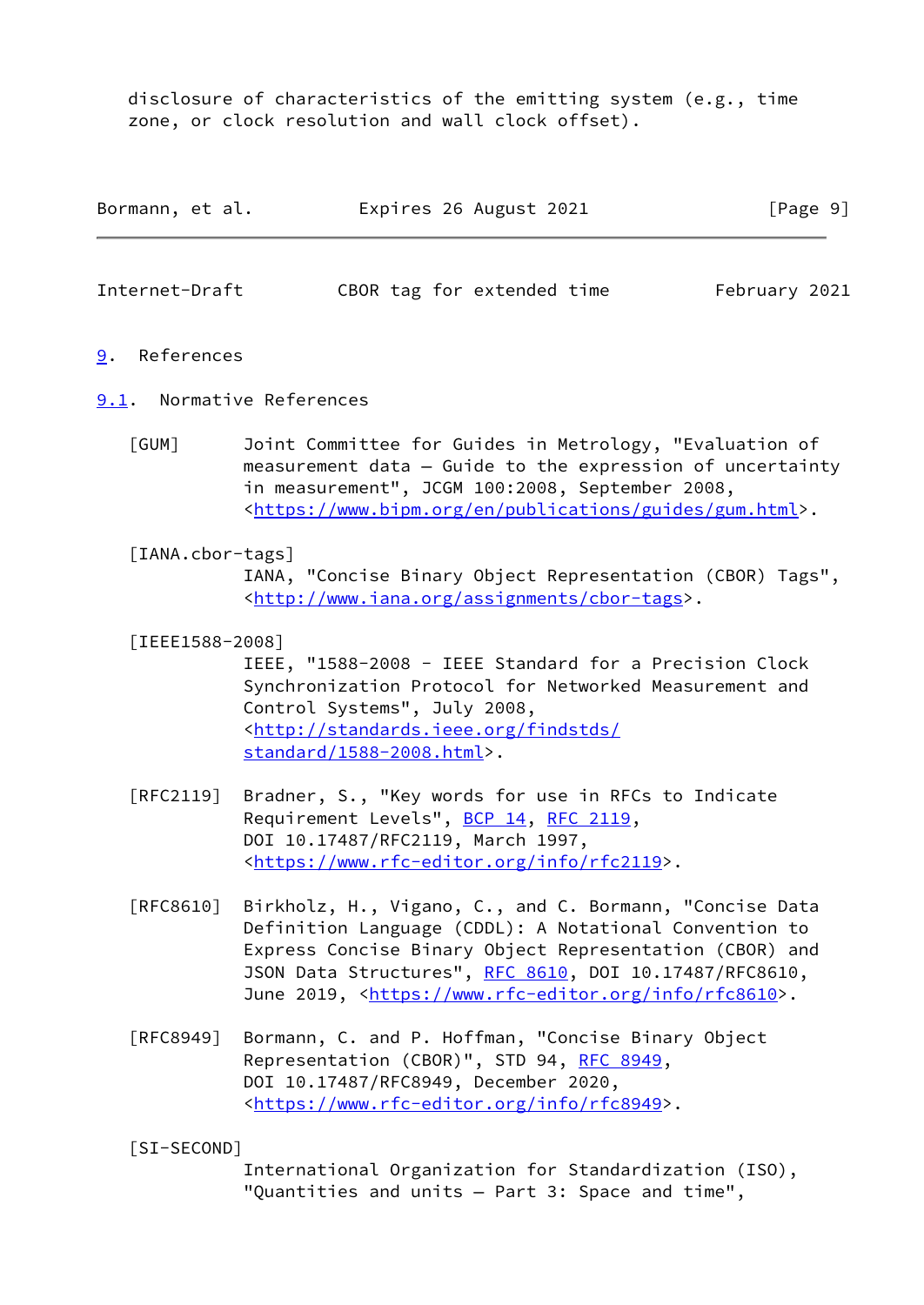ISO 80000-3, 1 March 2006.

- <span id="page-11-2"></span> [TIME\_T] The Open Group Base Specifications, "Vol. 1: Base Definitions, Issue  $7"$ , Section  $4.15$  'Seconds Since the Epoch', IEEE Std 1003.1-2008, 2016 Edition, 2016, <[http://pubs.opengroup.org/onlinepubs/9699919799/basedefs/](http://pubs.opengroup.org/onlinepubs/9699919799/basedefs/V1_chap04.html#tag_04_16) V1 chap04.html#tag 04 16>.
- <span id="page-11-0"></span>[9.2](#page-11-0). Informative References

<span id="page-11-1"></span>

| Bormann, et al.                                                 | Expires 26 August 2021                                                                                                                                                                                                                      | [Page 10]     |
|-----------------------------------------------------------------|---------------------------------------------------------------------------------------------------------------------------------------------------------------------------------------------------------------------------------------------|---------------|
| Internet-Draft                                                  | CBOR tag for extended time                                                                                                                                                                                                                  | February 2021 |
| $\lceil \mathsf{RFC}3161 \rceil$                                | Adams, C., Cain, P., Pinkas, D., and R. Zuccherato,<br>"Internet X.509 Public Key Infrastructure Time-Stamp<br>Protocol (TSP)", RFC 3161, DOI 10.17487/RFC3161, August<br>2001, <https: info="" rfc3161="" www.rfc-editor.org="">.</https:> |               |
| [RFC8575]                                                       | Jiang, Y., Ed., Liu, X., Xu, J., and R. Cummings, Ed.,<br>"YANG Data Model for the Precision Time Protocol (PTP)",<br>RFC 8575, DOI 10.17487/RFC8575, May 2019,<br><https: info="" rfc8575="" www.rfc-editor.org="">.</https:>              |               |
| Acknowledgements                                                |                                                                                                                                                                                                                                             |               |
| Authors' Addresses                                              |                                                                                                                                                                                                                                             |               |
| Carsten Bormann<br>Postfach 330440<br>D-28359 Bremen<br>Germany | Universität Bremen TZI                                                                                                                                                                                                                      |               |
| Email: cabo@tzi.org                                             | Phone: +49-421-218-63921                                                                                                                                                                                                                    |               |
| Ben Gamari<br>Well-Typed                                        |                                                                                                                                                                                                                                             |               |

 117 Middle Rd. Portsmouth, NH 03801 United States

Email: ben@well-typed.com